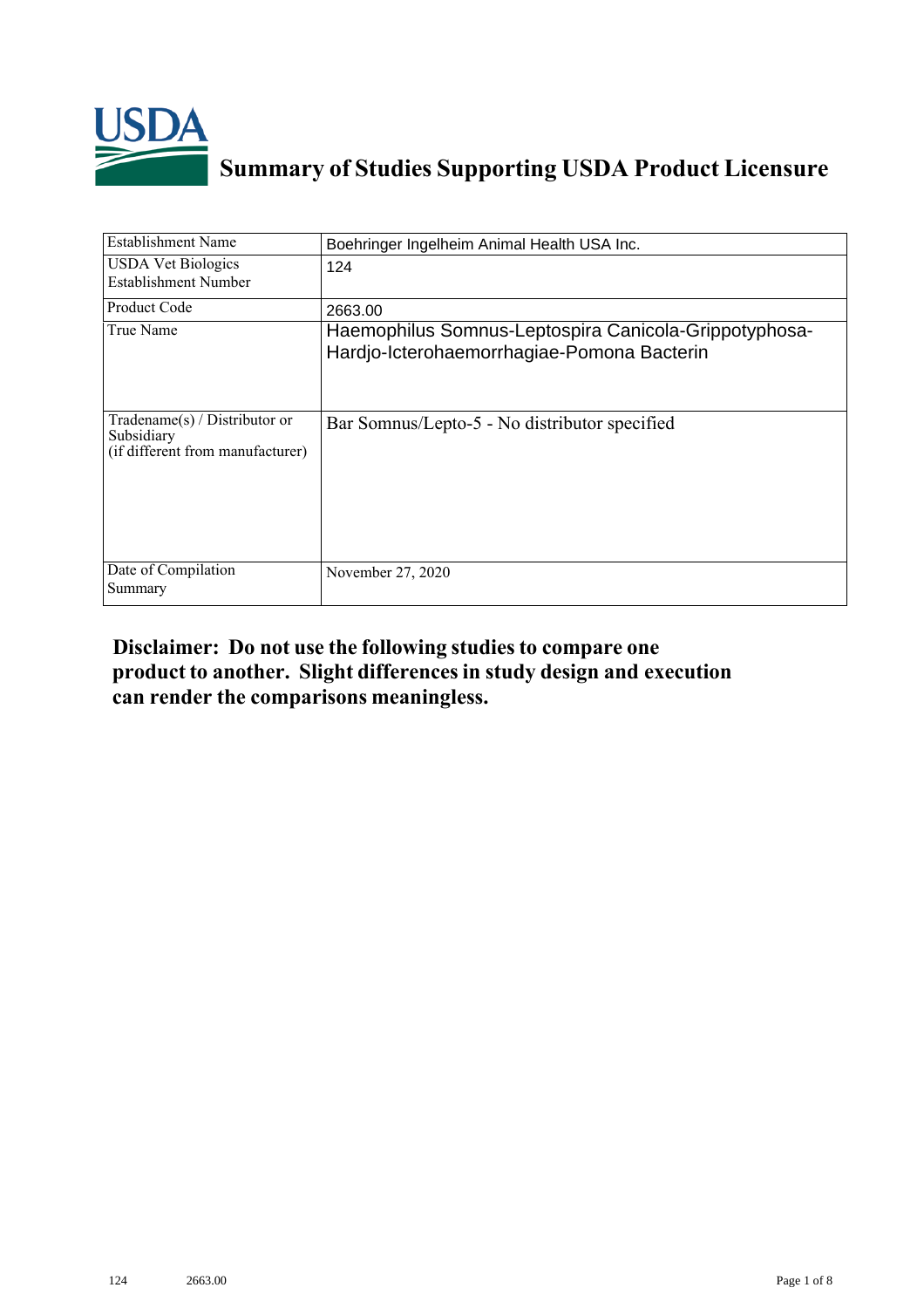| <b>Study Type</b>              | Efficacy                                                                                                                                                                                                                                                                                                                    |
|--------------------------------|-----------------------------------------------------------------------------------------------------------------------------------------------------------------------------------------------------------------------------------------------------------------------------------------------------------------------------|
| <b>Pertaining to</b>           | Haemophilus somnus                                                                                                                                                                                                                                                                                                          |
| <b>Study Purpose</b>           | Demonstration of efficacy against Haemophilus somnus                                                                                                                                                                                                                                                                        |
| <b>Product Administration</b>  |                                                                                                                                                                                                                                                                                                                             |
| <b>Study Animals</b>           | <b>Bovine</b>                                                                                                                                                                                                                                                                                                               |
| <b>Challenge Description</b>   |                                                                                                                                                                                                                                                                                                                             |
| <b>Interval observed after</b> |                                                                                                                                                                                                                                                                                                                             |
| challenge                      |                                                                                                                                                                                                                                                                                                                             |
| <b>Results</b>                 | Study data were evaluated by USDA-APHIS prior to product<br>licensure and met regulatory standards for acceptance at the time<br>of submission. No data are published because this study was<br>submitted to USDA-APHIS prior to January 1, 2007, and APHIS<br>only requires publication of data submitted after that date. |
| <b>USDA Approval Date</b>      | May 5, 1981                                                                                                                                                                                                                                                                                                                 |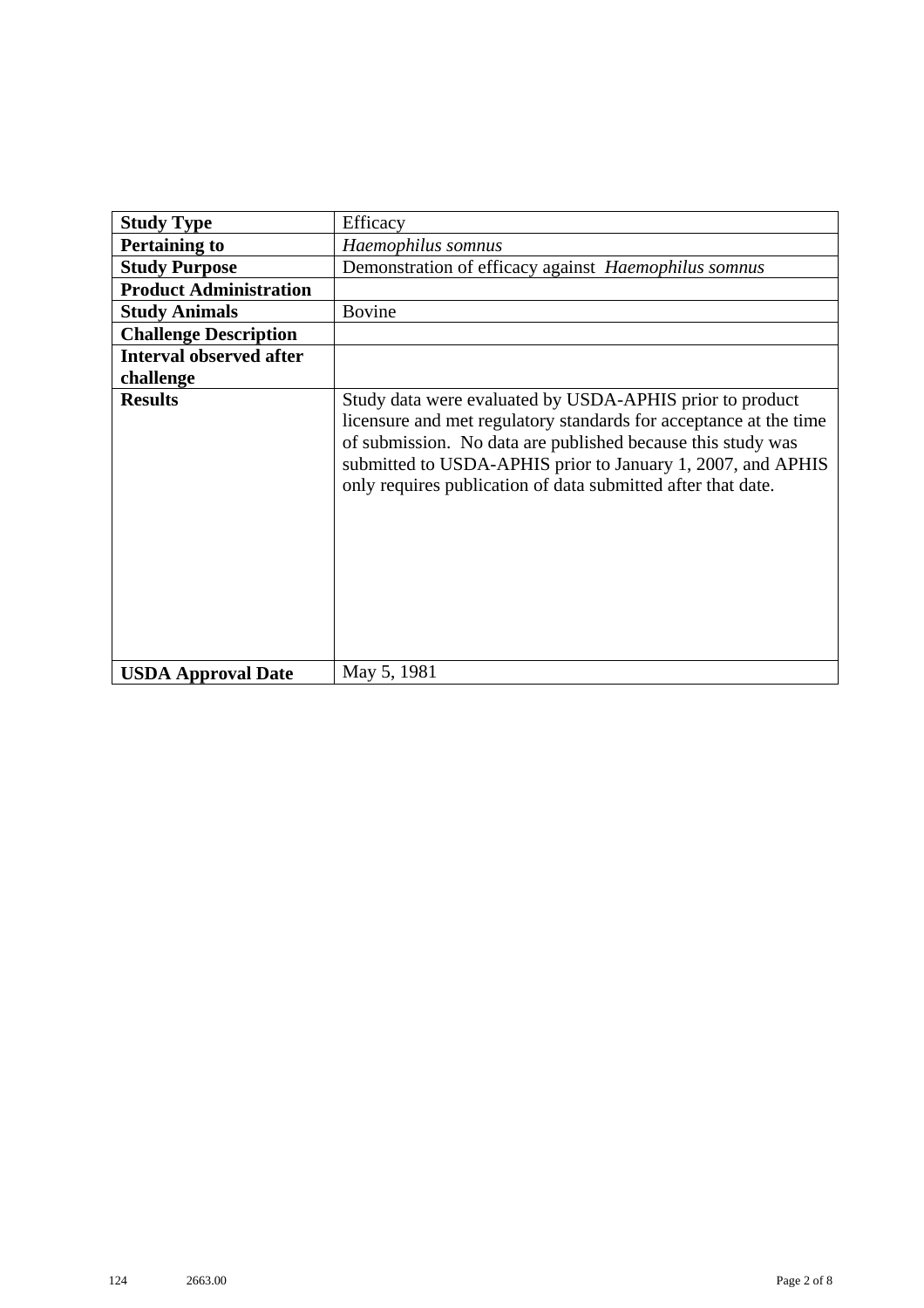| <b>Study Type</b>              | Efficacy                                                                                                                                                                                                                                                                                                                    |
|--------------------------------|-----------------------------------------------------------------------------------------------------------------------------------------------------------------------------------------------------------------------------------------------------------------------------------------------------------------------------|
| <b>Pertaining to</b>           | Leptospira canicola                                                                                                                                                                                                                                                                                                         |
| <b>Study Purpose</b>           | Demonstration of efficacy against leptospirosis caused by                                                                                                                                                                                                                                                                   |
|                                | Leptospira canicola                                                                                                                                                                                                                                                                                                         |
| <b>Product Administration</b>  |                                                                                                                                                                                                                                                                                                                             |
| <b>Study Animals</b>           | <b>Bovine and Porcine</b>                                                                                                                                                                                                                                                                                                   |
| <b>Challenge Description</b>   |                                                                                                                                                                                                                                                                                                                             |
| <b>Interval observed after</b> |                                                                                                                                                                                                                                                                                                                             |
| challenge                      |                                                                                                                                                                                                                                                                                                                             |
| <b>Results</b>                 | Study data were evaluated by USDA-APHIS prior to product<br>licensure and met regulatory standards for acceptance at the time<br>of submission. No data are published because this study was<br>submitted to USDA-APHIS prior to January 1, 2007, and APHIS<br>only requires publication of data submitted after that date. |
| <b>USDA Approval Date</b>      | July 14, 1981                                                                                                                                                                                                                                                                                                               |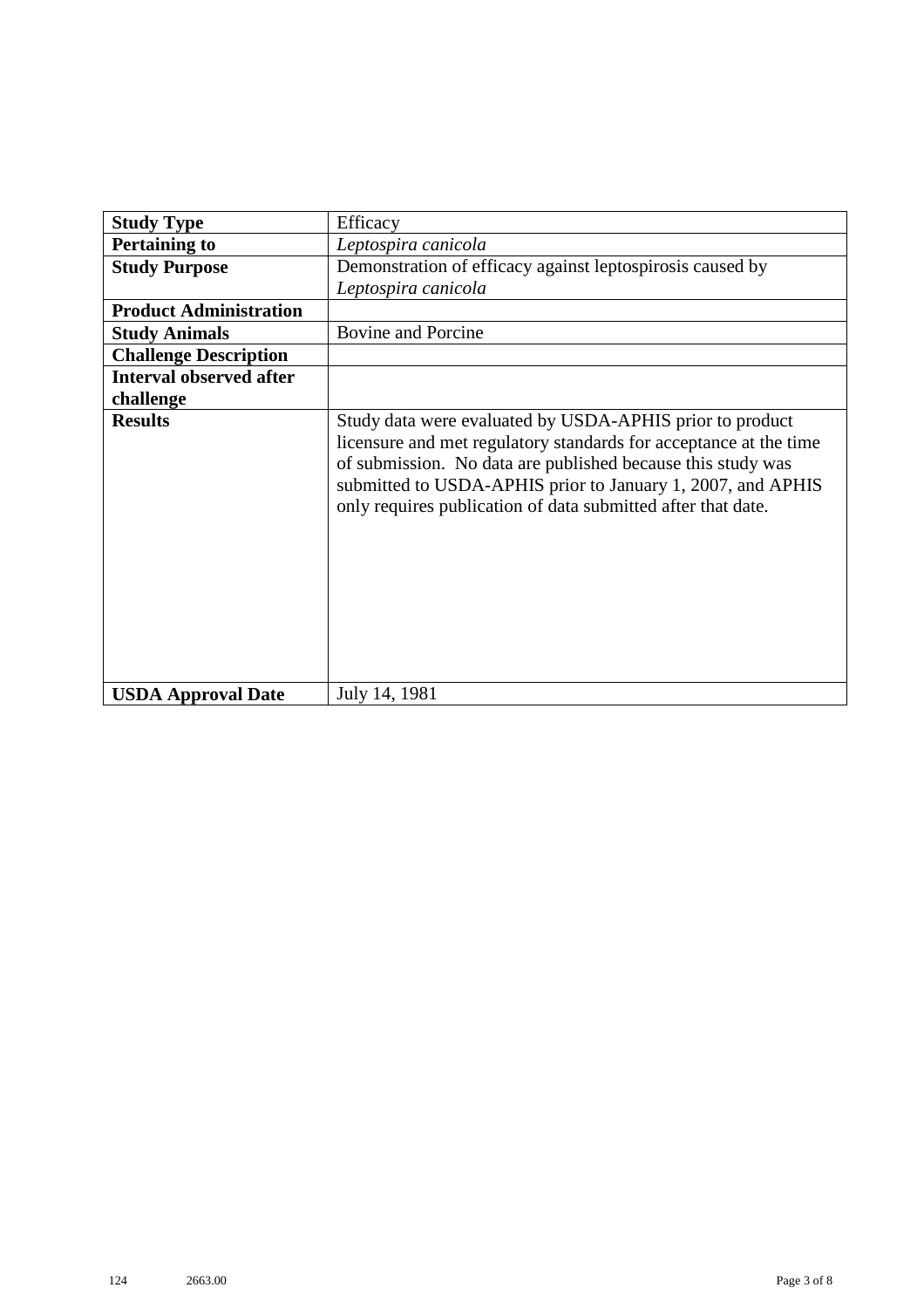| <b>Study Type</b>              | Efficacy                                                                                                                                                                                                                                                                                                                    |
|--------------------------------|-----------------------------------------------------------------------------------------------------------------------------------------------------------------------------------------------------------------------------------------------------------------------------------------------------------------------------|
| <b>Pertaining to</b>           | Leptospira grippotyphosa                                                                                                                                                                                                                                                                                                    |
| <b>Study Purpose</b>           | Demonstration of efficacy against leptospirosis caused by                                                                                                                                                                                                                                                                   |
|                                | Leptospira grippotyphosa                                                                                                                                                                                                                                                                                                    |
| <b>Product Administration</b>  |                                                                                                                                                                                                                                                                                                                             |
| <b>Study Animals</b>           | <b>Bovine and Porcine</b>                                                                                                                                                                                                                                                                                                   |
| <b>Challenge Description</b>   |                                                                                                                                                                                                                                                                                                                             |
| <b>Interval observed after</b> |                                                                                                                                                                                                                                                                                                                             |
| challenge                      |                                                                                                                                                                                                                                                                                                                             |
| <b>Results</b>                 | Study data were evaluated by USDA-APHIS prior to product<br>licensure and met regulatory standards for acceptance at the time<br>of submission. No data are published because this study was<br>submitted to USDA-APHIS prior to January 1, 2007, and APHIS<br>only requires publication of data submitted after that date. |
| <b>USDA Approval Date</b>      | July 14, 1981                                                                                                                                                                                                                                                                                                               |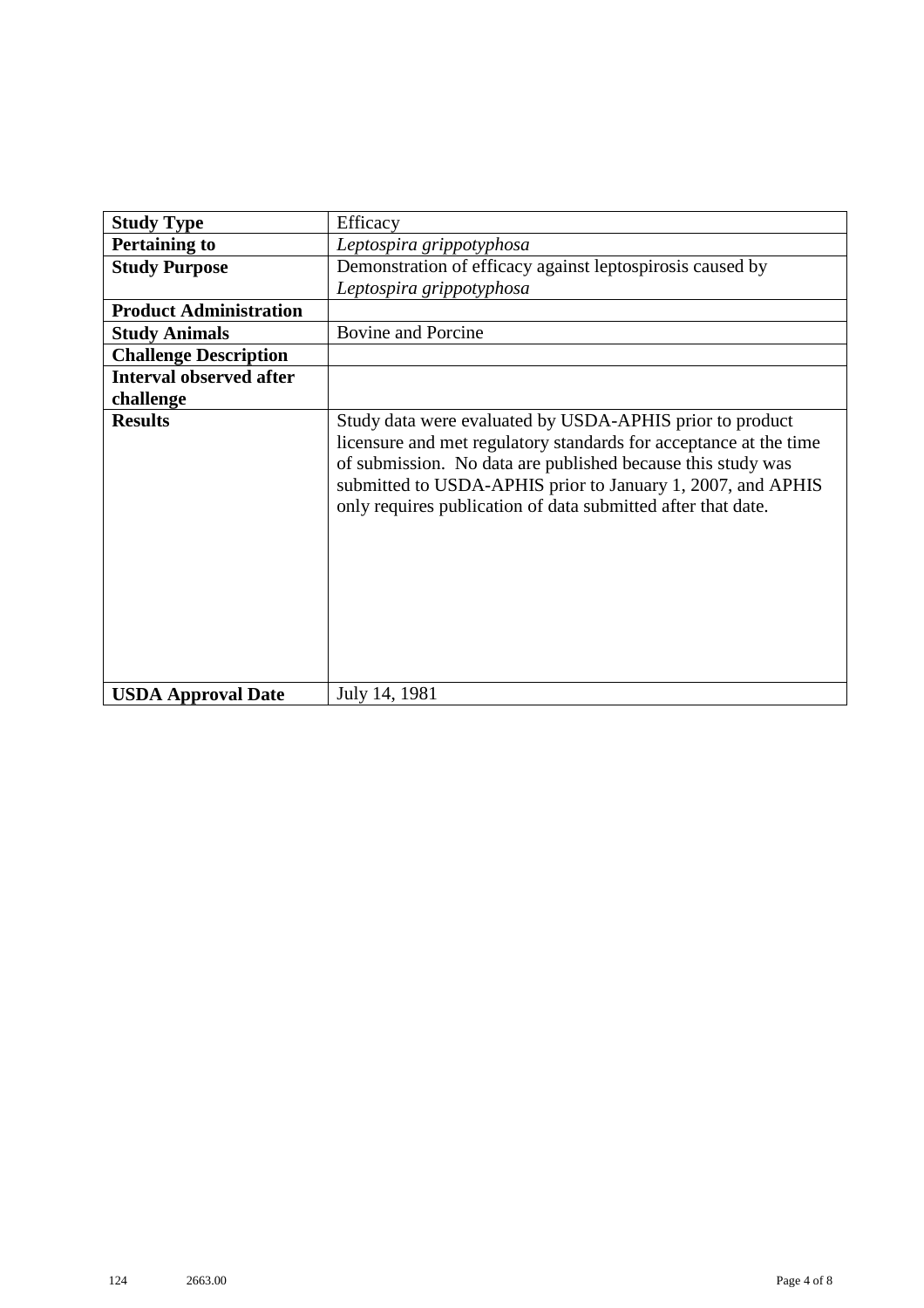| <b>Study Type</b>              | Efficacy                                                                                                                                                                                                                                                                                                                    |
|--------------------------------|-----------------------------------------------------------------------------------------------------------------------------------------------------------------------------------------------------------------------------------------------------------------------------------------------------------------------------|
| <b>Pertaining to</b>           | Leptospira hardjo                                                                                                                                                                                                                                                                                                           |
| <b>Study Purpose</b>           | Demonstration of efficacy against leptospirosis caused by                                                                                                                                                                                                                                                                   |
|                                | Leptospira hardjo                                                                                                                                                                                                                                                                                                           |
| <b>Product Administration</b>  |                                                                                                                                                                                                                                                                                                                             |
| <b>Study Animals</b>           | <b>Bovine and Porcine</b>                                                                                                                                                                                                                                                                                                   |
| <b>Challenge Description</b>   |                                                                                                                                                                                                                                                                                                                             |
| <b>Interval observed after</b> |                                                                                                                                                                                                                                                                                                                             |
| challenge                      |                                                                                                                                                                                                                                                                                                                             |
| <b>Results</b>                 | Study data were evaluated by USDA-APHIS prior to product<br>licensure and met regulatory standards for acceptance at the time<br>of submission. No data are published because this study was<br>submitted to USDA-APHIS prior to January 1, 2007, and APHIS<br>only requires publication of data submitted after that date. |
| <b>USDA Approval Date</b>      | July 14, 1981                                                                                                                                                                                                                                                                                                               |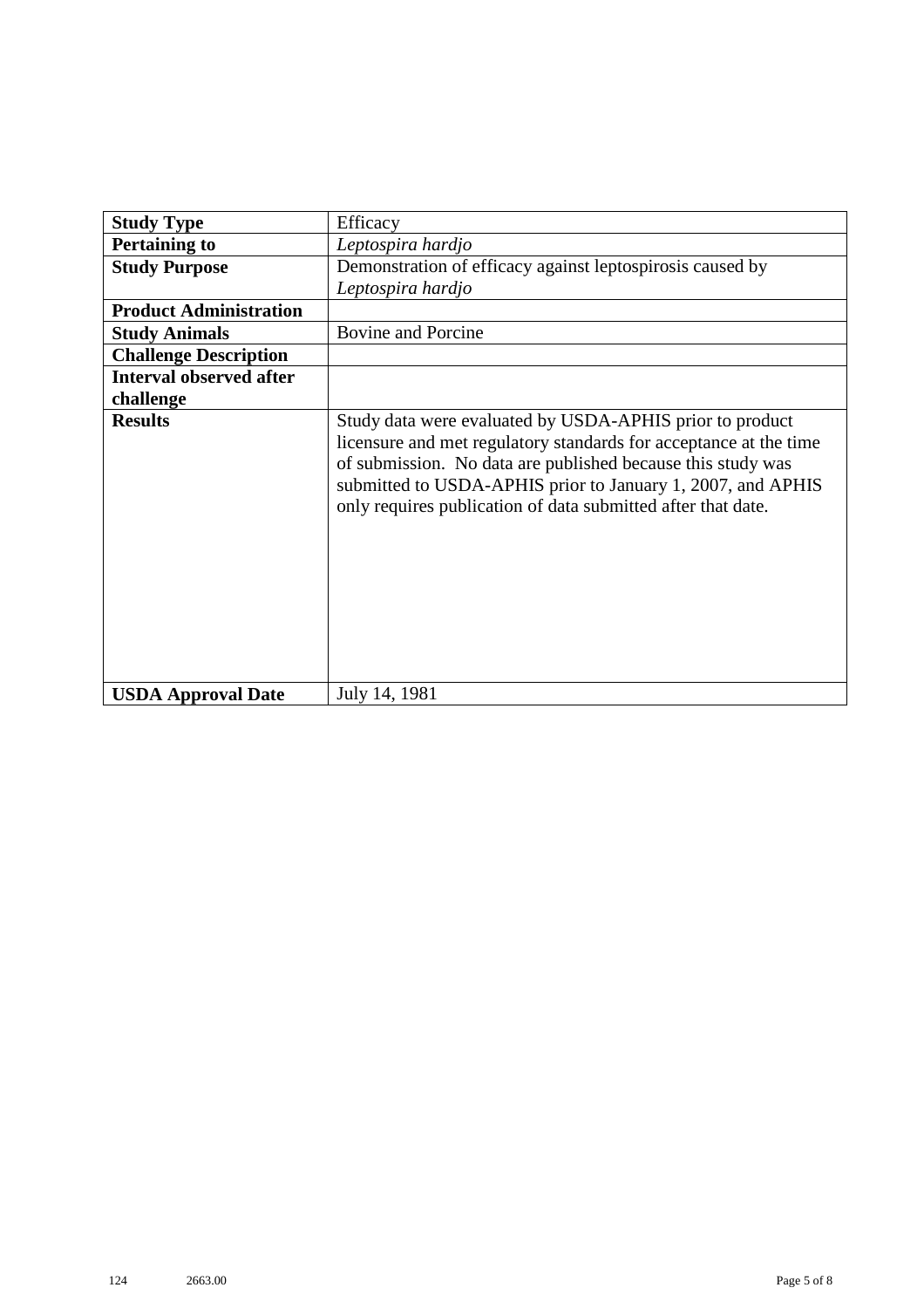| <b>Study Type</b>              | Efficacy                                                                                                                                                                                                                                                                                                                    |
|--------------------------------|-----------------------------------------------------------------------------------------------------------------------------------------------------------------------------------------------------------------------------------------------------------------------------------------------------------------------------|
| <b>Pertaining to</b>           | Leptospira icterohaemorrhagiae                                                                                                                                                                                                                                                                                              |
| <b>Study Purpose</b>           | Demonstration of efficacy against leptospirosis caused by                                                                                                                                                                                                                                                                   |
|                                | Leptospira icterohaemorrhagiae                                                                                                                                                                                                                                                                                              |
| <b>Product Administration</b>  |                                                                                                                                                                                                                                                                                                                             |
| <b>Study Animals</b>           | <b>Bovine and Porcine</b>                                                                                                                                                                                                                                                                                                   |
| <b>Challenge Description</b>   |                                                                                                                                                                                                                                                                                                                             |
| <b>Interval observed after</b> |                                                                                                                                                                                                                                                                                                                             |
| challenge                      |                                                                                                                                                                                                                                                                                                                             |
| <b>Results</b>                 | Study data were evaluated by USDA-APHIS prior to product<br>licensure and met regulatory standards for acceptance at the time<br>of submission. No data are published because this study was<br>submitted to USDA-APHIS prior to January 1, 2007, and APHIS<br>only requires publication of data submitted after that date. |
| <b>USDA Approval Date</b>      | July 14, 1981                                                                                                                                                                                                                                                                                                               |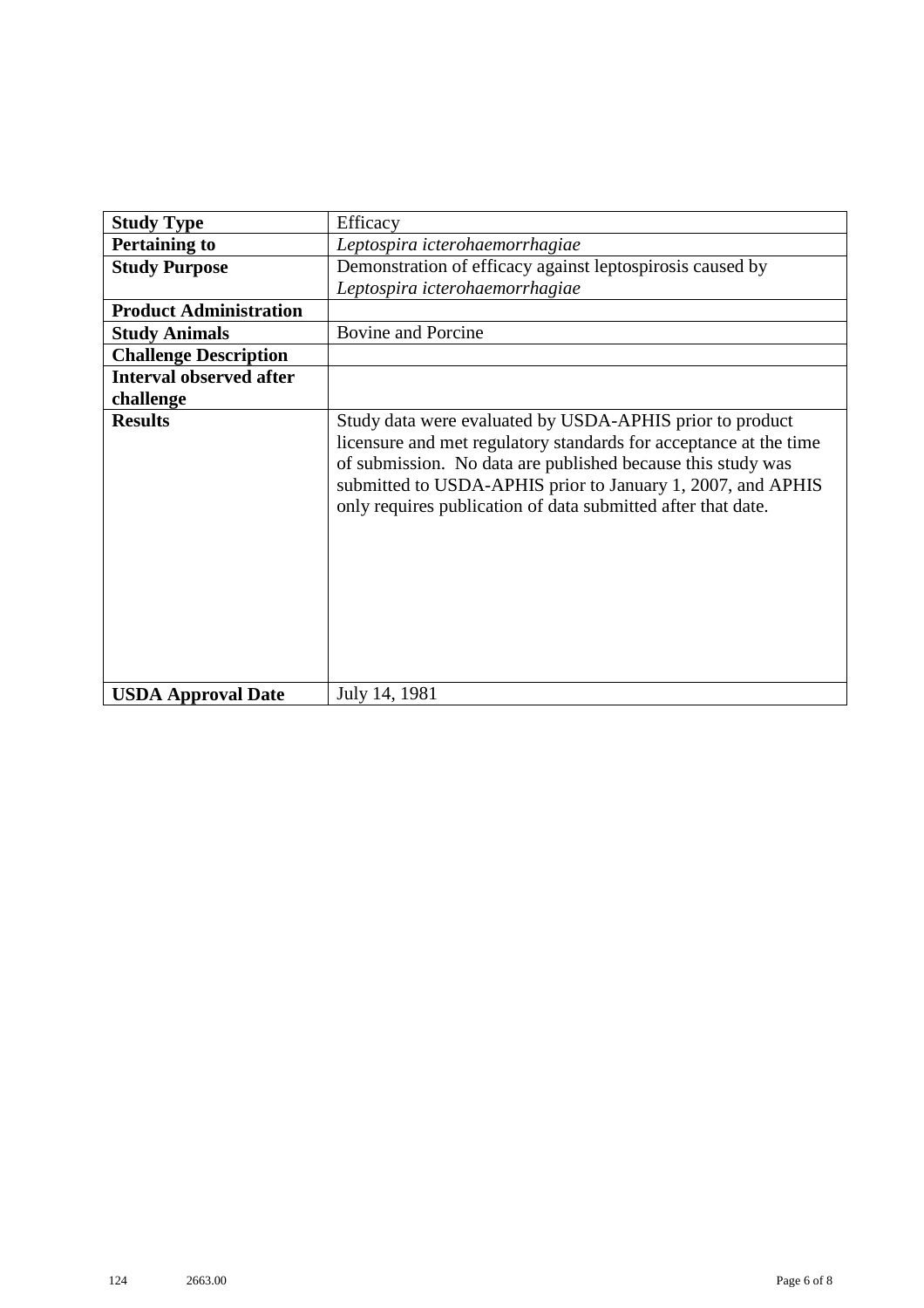| <b>Study Type</b>              | Efficacy                                                                                                                                                                                                                                                                                                                    |
|--------------------------------|-----------------------------------------------------------------------------------------------------------------------------------------------------------------------------------------------------------------------------------------------------------------------------------------------------------------------------|
| <b>Pertaining to</b>           | Leptospira pomona                                                                                                                                                                                                                                                                                                           |
| <b>Study Purpose</b>           | Demonstration of efficacy against leptospirosis caused by                                                                                                                                                                                                                                                                   |
|                                | Leptospira pomona                                                                                                                                                                                                                                                                                                           |
| <b>Product Administration</b>  |                                                                                                                                                                                                                                                                                                                             |
| <b>Study Animals</b>           | <b>Bovine and Porcine</b>                                                                                                                                                                                                                                                                                                   |
| <b>Challenge Description</b>   |                                                                                                                                                                                                                                                                                                                             |
| <b>Interval observed after</b> |                                                                                                                                                                                                                                                                                                                             |
| challenge                      |                                                                                                                                                                                                                                                                                                                             |
| <b>Results</b>                 | Study data were evaluated by USDA-APHIS prior to product<br>licensure and met regulatory standards for acceptance at the time<br>of submission. No data are published because this study was<br>submitted to USDA-APHIS prior to January 1, 2007, and APHIS<br>only requires publication of data submitted after that date. |
| <b>USDA Approval Date</b>      | July 14, 1981                                                                                                                                                                                                                                                                                                               |